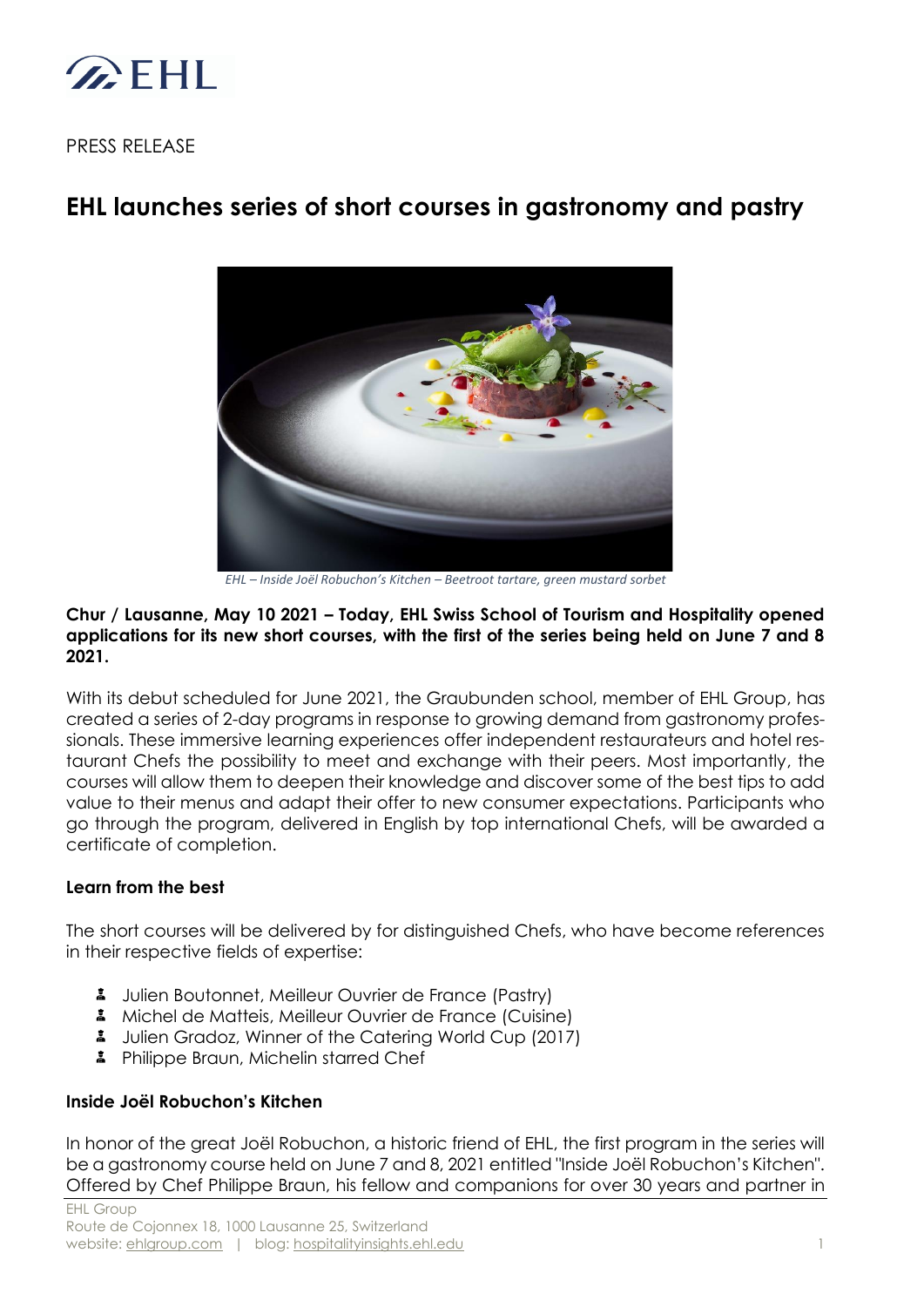France for the eponymous Ateliers, he will share exclusive recipes and techniques with participants that will help them master a different approach to refining their cuisine, inspired by the "cook of the century."

"What an honor to be able to represent our Master "Joël Robuchon" in this temple of Excellence that he appreciated so much, which passionately trains the elite of our professions. The transmission of knowledge was very dear to Joël. He often spoke to us about it with his mischievous smile when he evoked his project of an institute in which was so important to him, partnership with EHL", said Philippe Braun.

## **Sweet or Savory**

Throughout summer, several programs will be offered in gastronomy, such as Palace Fine Dining or Bistronomic Cuisine. Desserts will also be in the spotlight through several original programs on themes such as Fruits, Chocolate, High Tea Pastries or "Gâteau de Voyage", the trendy travel cakes presented by Julien Boutonnet (MOF) who will share with participants how famous pastry chefs have revisited some of the great classics.



"We are very pleased with this new offer, as it will allow many gastronomy professionals to renew their menu, ex-

plore new culinary avenues and exchange with great Chefs. In these uncertain times, a bit of novelty is exactly what is needed to differentiate oneself and bring pleasure back to a clientele eager to return to a restaurant. With an affordable tuition fee, these programs can even be bundled to get the most out of the experience," explains Michael Hartmann, Managing Director of EHL Swiss School of Tourism and Hospitality.

## [Click here to apply or to download the brochure](https://ssth.ehl.edu/en/study/short-courses/gastronomy)

## **About EHL Group**

EHL Group encompasses a portfolio of specialized business units that deliver hospitality management education and innovation worldwide. Headquartered in Lausanne, Switzerland, the Group includes:

EHL [Ecole hôtelière](https://www.ehl.edu/) de Lausanne is an ambassador for traditional Swiss hospitality and has been a pioneer in hospitality education since 1893 with over 25,000 alumni worldwide and over 120 nationalities. EHL is the world's first hospitality management school that provides undergraduate and graduate programs at its campuses in Lausanne, Singapore and Chur-Passugg, as well as online learning solutions. The university of applied sciences is ranked n°1 by QS World University Rankings by subject and CEOWorld Magazine, and its gastronomic restaurant is the world's only educational establishment to hold a Michelin Star for a third consecutive year.

[EHL Swiss School of Tourism and Hospitality](https://www.ssth.ch/) has been one of the leading hospitality management colleges for hotel specialists for over 50 years. The College delivers Swiss-accredited federal diplomas of vocational education and training and of higher education in its 19th century spa-hotel in Chur-Passugg, Graubünden, to Swiss and international students from 30 countries.